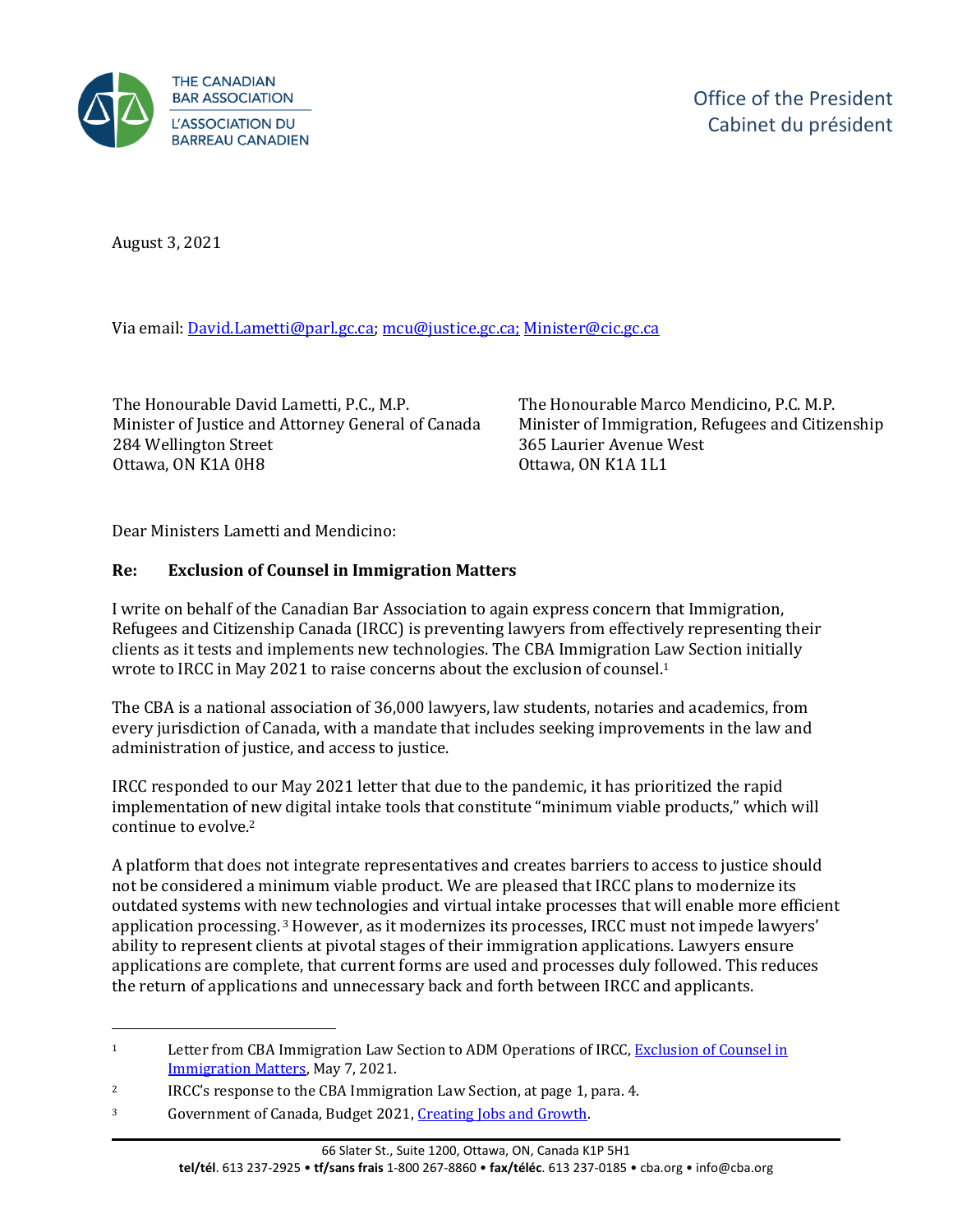Excluding counsel from new programs increases the likelihood that applicants will make mistakes that could have devastating consequences. For example, the Temporary Residence to Permanent Residence Pathway Programs introduced during the pandemic require a permanent residence application to be submitted by the applicant – not the representative – through an online portal. While we commend the IRCC for recognizing the contributions of healthcare workers, workers in other essential sectors, and recent international graduates, we are troubled by the exclusion of counsel.<sup>4</sup> With the English-speaking international graduate stream reaching its quota of 40,000 applications in just over 24 hours, applicants needed to submit perfected applications under strict time pressures. Representatives were limited to counselling clients on the form and content of applications without the ability to submit applications themselves and ensure all was in order. If a client incorrectly uploaded a document or failed to upload a requisite form to the portal, IRCC could refuse their application. Mistakes like these could have been avoided if the technology enabled lawyers to fulfill their professional duties.

IRCC has excluded counsel from many other recent digital platforms and processes. For example, counsel cannot access the new Permanent Resident Digital Intake tool, which recently integrated many of IRCC's business lines. <sup>5</sup> Similarly, individuals can apply for grant of citizenship applications through an online platform, but representatives are excluded from accessing this online platform with faster application processing times and instead must submit applications by paper format. Without access to online portals and an ability to submit applications, representatives cannot adequately assist their clients. Some may opt to self-represent, which will reduce their likelihood of success. 6

We disagree with IRCC's response to the CBA Immigration Law Section that "representatives are still able to support and assist clients in the submission of digital applications or paper applications for all lines of business and programs".<sup>7</sup> While IRCC mentions that representatives can advise clients before, during and after the submission, it admits they cannot create digital portal accounts, complete, upload and submit online applications. These are important elements of immigration lawyers' duties to their clients.

IRCC also suggests that screen-sharing technologies "make it possible to walk clients through these actions and provide assistance to them in real time",<sup>8</sup> but this is insufficient. Some clients - such as essential workers who work around the clock—retain counsel because they do not have time to carefully upload application documents to an electronic portal. Others may have difficulty navigating the required technology.

Immigration applicants have a right to be represented by counsel in complex processes that will shape their future in Canada, and IRCC's technology should reflect that right. While we understand that IRCC intends to eventually build in a role for representatives in its new tools, applicants and their representatives are harmed when the initial version of a new tool excludes counsel. Immigration applicants left to navigate new platforms on their own are more likely to make mistakes. Excluding lawyers from new technologies puts them in a difficult position that

<sup>4</sup> Immigration Refugees, and Citizenship Canada[, Temporary public policies: Temporary resident to](http://www.canada.ca/en/immigration-refugees-citizenship/services/immigrate-canada/tr-pr-pathway/how-to-apply.html)  [permanent resident pathway](http://www.canada.ca/en/immigration-refugees-citizenship/services/immigrate-canada/tr-pr-pathway/how-to-apply.html) – How to apply.

<sup>5</sup> See Government of Canada[, Some immigration applicants can now apply online.](http://www.canada.ca/en/immigration-refugees-citizenship/services/immigrate-canada/how-to-apply-online.html) The list includes PNP (non-Express Entry) to regional pilots, self-employed, Quebec-selected skilled workers, entrepreneurs and investors, outside Canada sponsorships, adoption immigration processes, refugee, H&C and TRP holders applying for permanent residence.

<sup>6</sup> The Star, [Lawyer versus consultant? Immigration data shows visa applicants have best shot with](https://www.thestar.com/news/canada/2018/12/09/lawyer-versus-consultant-immigration-data-shows-visa-applicants-have-best-shot-with-former.html) [former,](https://www.thestar.com/news/canada/2018/12/09/lawyer-versus-consultant-immigration-data-shows-visa-applicants-have-best-shot-with-former.html) December 9, 2018.

<sup>7</sup> IRCC's response to the CBA Immigration Law Section, at page 2, para. 2.

<sup>8</sup> *Ibid.*